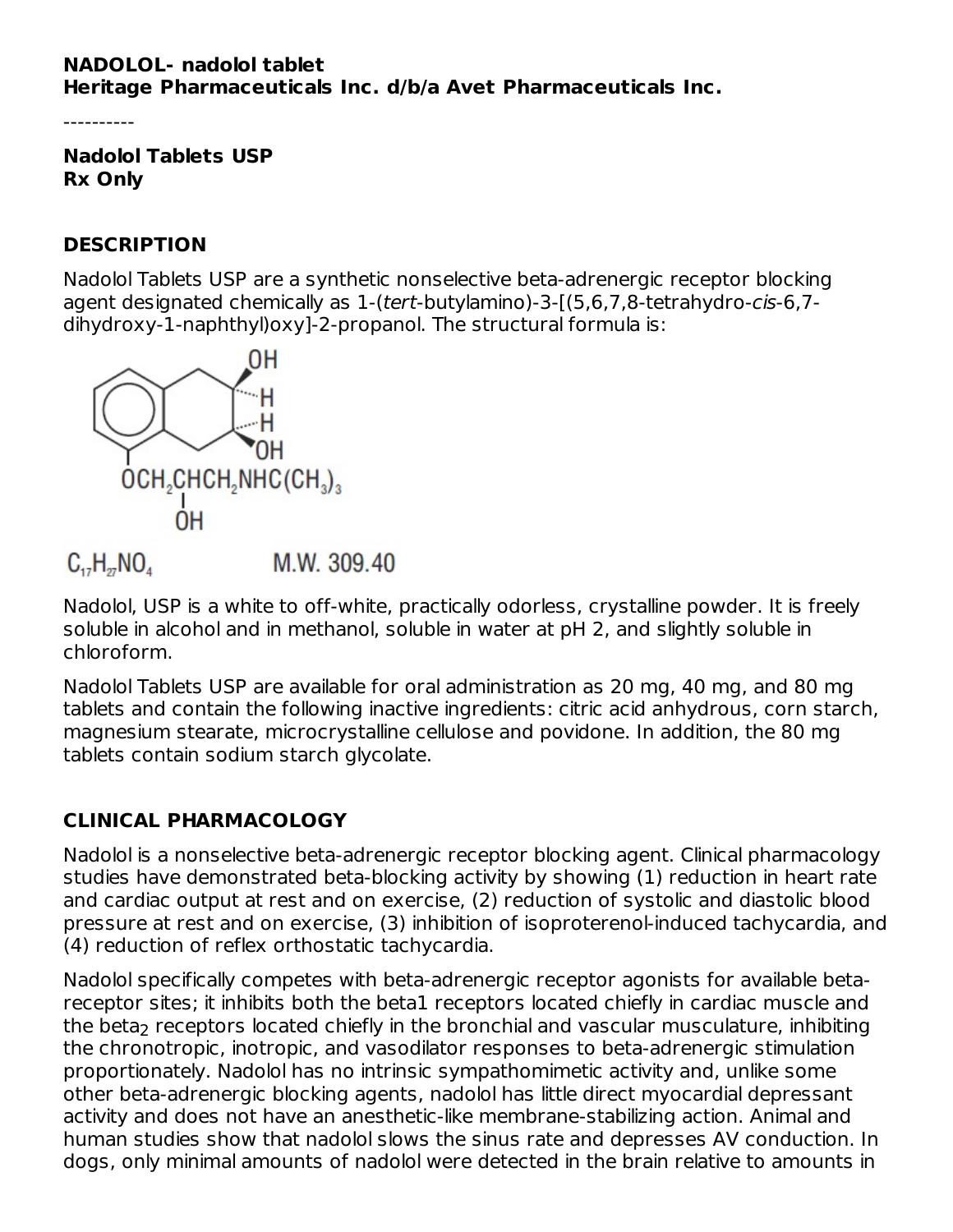blood and other organs and tissues. Nadolol has low lipophilicity as determined by octanol/ water partition coefficient, a characteristic of certain beta-blocking agents that has been correlated with the limited extent to which these agents cross the blood-brain barrier, their low concentration in the brain, and low incidence of CNS-related side effects.

In controlled clinical studies, nadolol at doses of 40 to 320 mg/day has been shown to decrease both standing and supine blood pressure, the effect persisting for approximately 24 hours after dosing.

The mechanism of the antihypertensive effects of beta-adrenergic receptor blocking agents has not been established; however factors that may be involved include (1) competitive antagonism of catecholamines at peripheral (non-CNS) adrenergic neuron sites (especially cardiac) leading to decreased cardiac output, (2) a central effect leading to reduced tonic-sympathetic nerve outflow to the periphery, and (3) suppression of renin secretion by blockade of the beta-adrenergic receptors responsible for renin release from the kidneys.

While cardiac output and arterial pressure are reduced by nadolol therapy, renal hemodynamics are stable, with preservation of renal blood flow and glomerular filtration rate.

By blocking catecholamine-induced increases in heart rate, velocity and extent of myocardial contraction, and blood pressure, nadolol generally reduces the oxygen requirements of the heart at any given level of effort, making it useful for many patients in the long-term management of angina pectoris. On the other hand, nadolol can increase oxygen requirements by increasing left ventricular fiber length and end diastolic pressure, particularly in patients with heart failure.

Although beta-adrenergic receptor blockade is useful in treatment of angina and hypertension, there are also situations in which sympathetic stimulation is vital. For example, in patients with severely damaged hearts, adequate ventricular function may depend on sympathetic drive. Beta-adrenergic blockade may worsen AV block by preventing the necessary facilitating effects of sympathetic activity on conduction. Beta<sub>2</sub>-adrenergic blockade results in passive bronchial constriction by interfering with endogenous adrenergic bronchodilator activity in patients subject to bronchospasm and may also interfere with exogenous bronchodilators in such patients.

Absorption of nadolol after oral dosing is variable, averaging about 30 percent. Peak serum concentrations of nadolol usually occur in three to four hours after oral administration and the presence of food in the gastrointestinal tract does not affect the rate or extent of nadolol absorption. Approximately 30 percent of the nadolol present in serum is reversibly bound to plasma protein.

Unlike many other beta-adrenergic blocking agents, nadolol is not metabolized by the liver and is excreted unchanged, principally by the kidneys.

The half-life of therapeutic doses of nadolol is about 20 to 24 hours, permitting oncedaily dosage. Because nadolol is excreted predominantly in the urine, its half-life increases in renal failure (see **PRECAUTIONS** and **DOSAGE AND ADMINISTRATION**). Steady-state serum concentrations of nadolol are attained in six to nine days with oncedaily dosage in persons with normal renal function. Because of variable absorption and different individual responsiveness, the proper dosage must be determined by titration.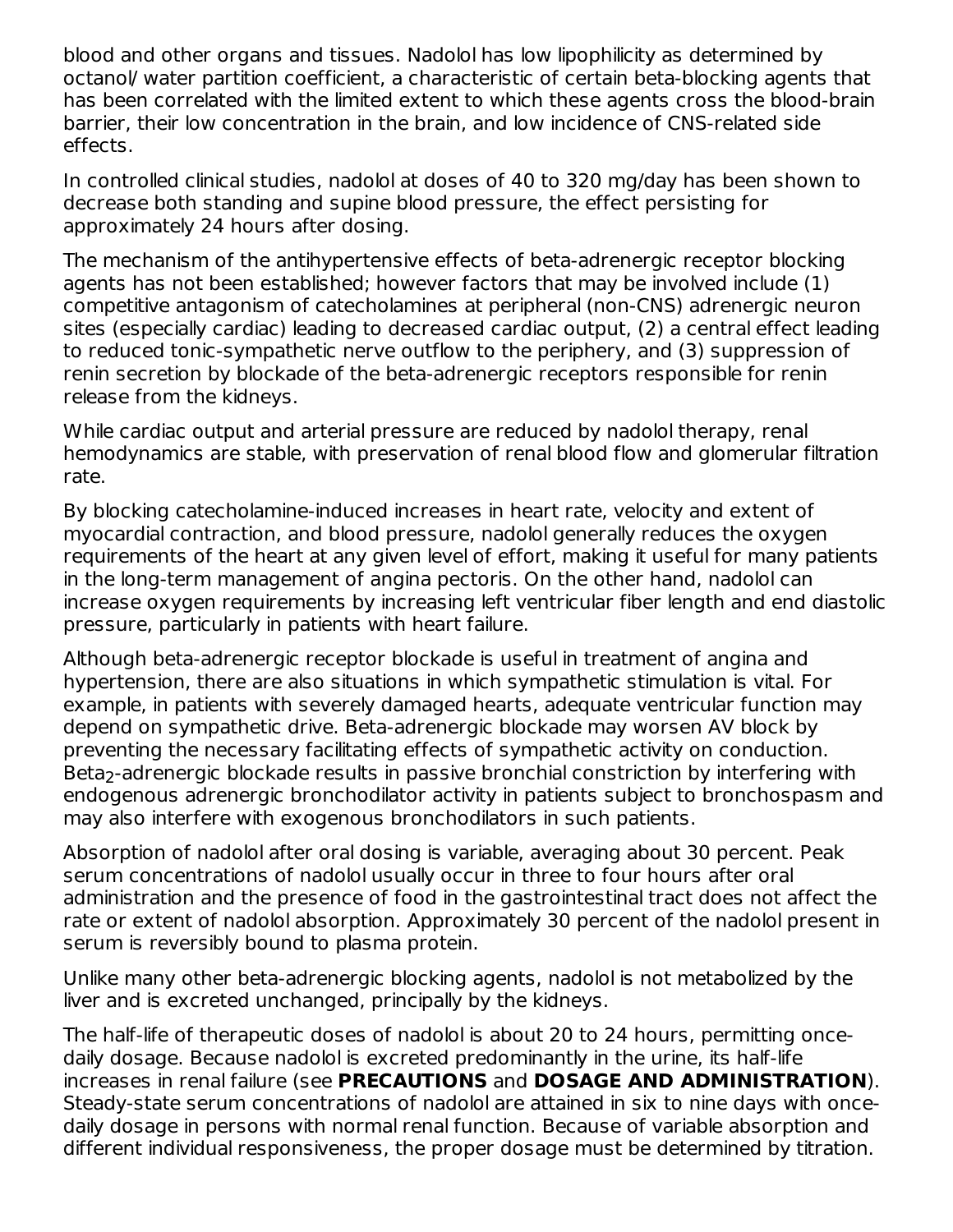Exacerbation of angina and, in some cases, myocardial infarction and ventricular dysrhythmias have been reported after abrupt discontinuation of therapy with betaadrenergic blocking agents in patients with coronary artery disease. Abrupt withdrawal of these agents in patients without coronary artery disease has resulted in transient symptoms, including tremulousness, sweating, palpitation, headache, and malaise. Several mechanisms have been proposed to explain these phenomena, among them increased sensitivity to catecholamines because of increased numbers of beta receptors.

## **INDICATIONS AND USAGE**

## **Angina Pectoris**

Nadolol Tablets USP are indicated for the long-term management of patients with angina pectoris.

### **Hypertension**

Nadolol Tablets USP are indicated for the treatment of hypertension, to lower blood pressure. Lowering blood pressure reduces the risk of fatal and nonfatal cardiovascular events, primarily strokes and myocardial infarctions. These benefits have been seen in controlled trials of antihypertensive drugs from a wide variety of pharmacologic classes including the class to which this drug principally belongs. There are no controlled trials demonstrating risk reduction with Nadolol Tablets USP.

Control of high blood pressure should be part of comprehensive cardiovascular risk management, including, as appropriate, lipid control, diabetes management, antithrombotic therapy, smoking cessation, exercise, and limited sodium intake. Many patients will require more than one drug to achieve blood pressure goals. For specific advice on goals and management, see published guidelines, such as those of the National High Blood Pressure Education Program's Joint National Committee on Prevention, Detection, Evaluation, and Treatment of High Blood Pressure (JNC).

Numerous antihypertensive drugs, from a variety of pharmacologic classes and with different mechanisms of action, have been shown in randomized controlled trials to reduce cardiovascular morbidity and mortality, and it can be concluded that it is blood pressure reduction, and not some other pharmacologic property of the drugs, that is largely responsible for those benefits. The largest and most consistent cardiovascular outcome benefit has been a reduction in the risk of stroke, but reductions in myocardial infarction and cardiovascular mortality also have been seen regularly.

Elevated systolic or diastolic pressure causes increased cardiovascular risk, and the absolute risk increase per mmHg is greater at higher blood pressures, so that even modest reductions of severe hypertension can provide substantial benefit. Relative risk reduction from blood pressure reduction is similar across populations with varying absolute risk, so the absolute benefit is greater in patients who are at higher risk independent of their hypertension (for example, patients with diabetes or hyperlipidemia), and such patients would be expected to benefit from more aggressive treatment to a lower blood pressure goal.

Some antihypertensive drugs have smaller blood pressure effects (as monotherapy) in black patients, and many antihypertensive drugs have additional approved indications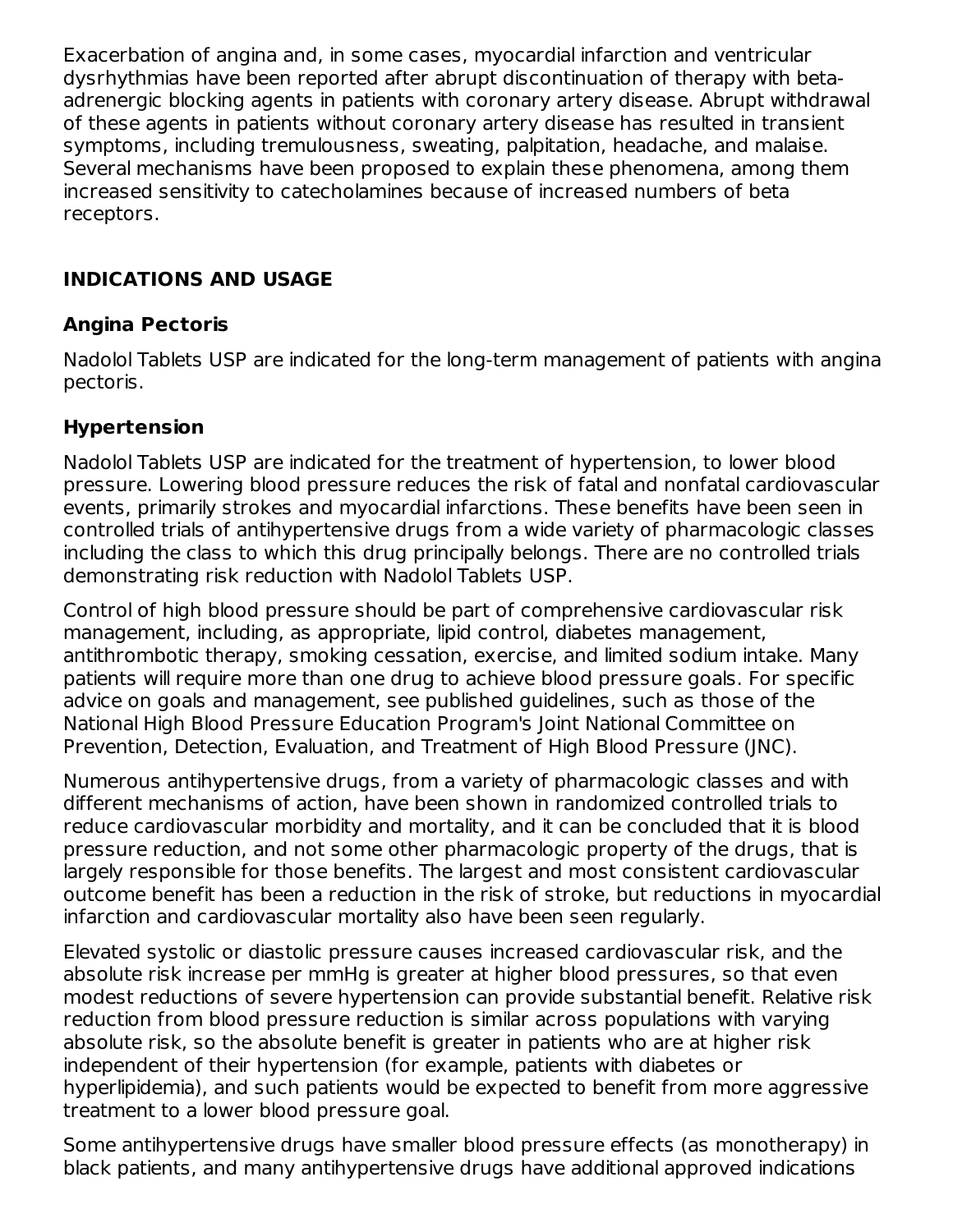and effects (e.g., on angina, heart failure, or diabetic kidney disease). These considerations may guide selection of therapy.

Nadolol Tablets USP may be used alone or in combination with other antihypertensive agents, especially thiazide-type diuretics.

## **CONTRAINDICATIONS**

Nadolol is contraindicated in bronchial asthma, sinus bradycardia and greater than first degree conduction block, cardiogenic shock, and overt cardiac failure (see **WARNINGS**).

## **WARNINGS**

## **Cardiac Failure**

Sympathetic stimulation may be a vital component supporting circulatory function in patients with congestive heart failure, and its inhibition by beta-blockade may precipitate more severe failure. Although beta-blockers should be avoided in overt congestive heart failure, if necessary, they can be used with caution in patients with a history of failure who are well-compensated, usually with digitalis and diuretics. Beta-adrenergic blocking agents do not abolish the inotropic action of digitalis on heart muscle.

IN PATIENTS WITHOUT A HISTORY OF HEART FAILURE, continued use of beta-blockers can, in some cases, lead to cardiac failure. Therefore, at the first sign or symptom of heart failure, the patient should be digitalized and/or treated with diuretics, and the response observed closely, or nadolol should be discontinued (gradually, if possible).

## **Exacerbation of Ischemic Heart Disease Following Abrupt Withdrawal**

Hypersensitivity to catecholamines has been observed in patients withdrawn from betablocker therapy; exacerbation of angina and, in some cases, myocardial infarction have occurred after abrupt discontinuation of such therapy. When discontinuing chronically administered nadolol, particularly in patients with ischemic heart disease, the dosage should be gradually reduced over a period of one to two weeks and the patient should be carefully monitored. If angina markedly worsens or acute coronary insufficiency develops, nadolol administration should be reinstituted promptly, at least temporarily, and other measures appropriate for the management of unstable angina should be taken. Patients should be warned against interruption or discontinuation of therapy without the physician's advice. Because coronary artery disease is common and may be unrecognized, it may be prudent not to discontinue nadolol therapy abruptly even in patients treated only for hypertension.

# **Nonallergic Bronchospasm (e.g., chronic bronchitis, emphysema)**

PATIENTS WITH BRONCHOSPASTIC DISEASES SHOULD IN GENERAL NOT RECEIVE BETA-BLOCKERS. Nadolol should be administered with caution since it may block bronchodilation produced by endogenous or exogenous catecholamine stimulation of beta<sub>2</sub> receptors.

## **Major Surgery**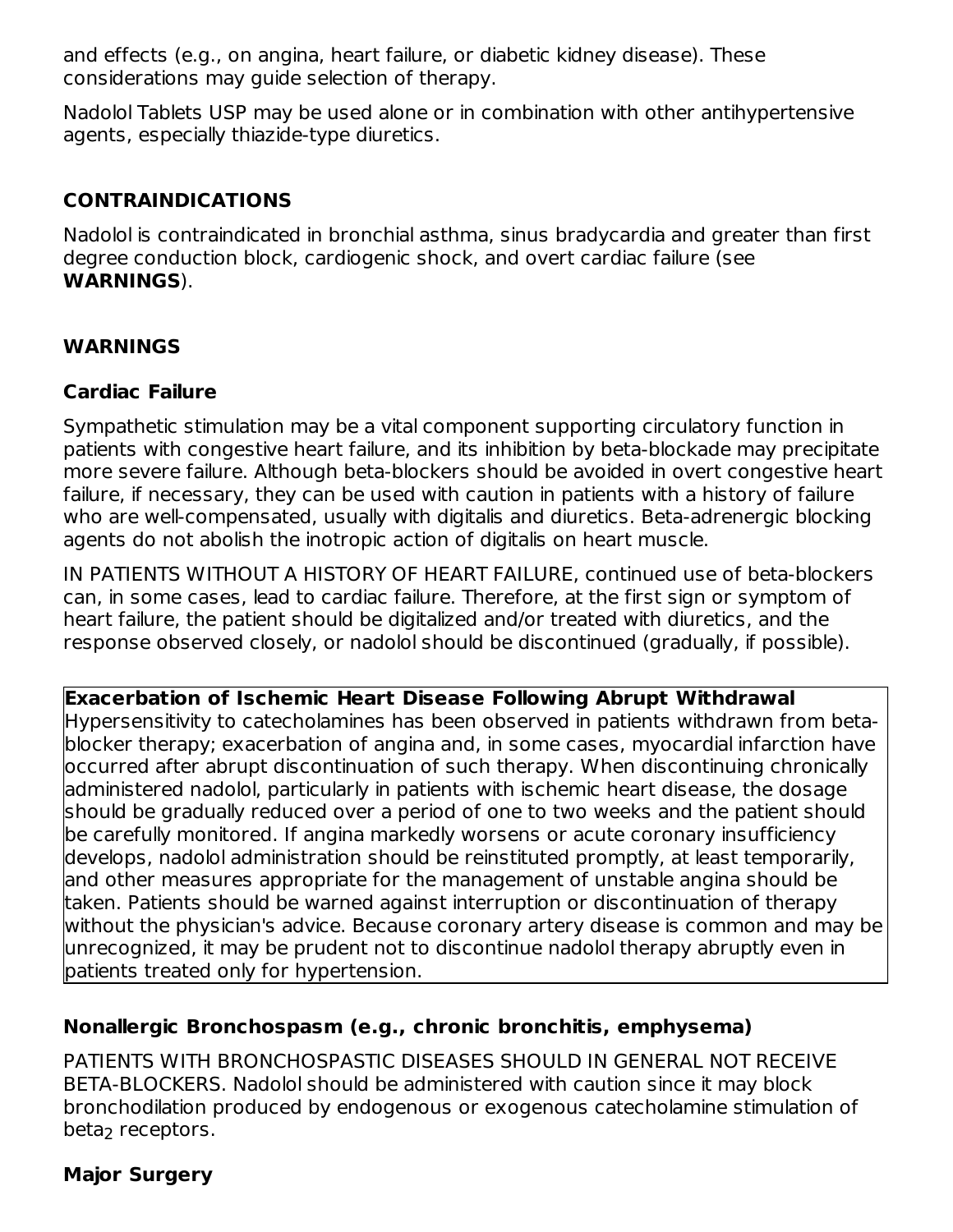Chronically administered beta-blocking therapy should not be routinely withdrawn prior to major surgery; however, the impaired ability of the heart to respond to reflex adrenergic stimuli may augment the risks of general anesthesia and surgical procedures.

## **Diabetes and Hypoglycemia**

Beta-adrenergic blockade may prevent the appearance of premonitory signs and symptoms (e.g., tachycardia and blood pressure changes) of acute hypoglycemia. This is especially important with labile diabetics. Beta-blockade also reduces the release of insulin in response to hyperglycemia; therefore, it may be necessary to adjust the dose of antidiabetic drugs.

## **Thyrotoxicosis**

Beta-adrenergic blockade may mask certain clinical signs (e.g., tachycardia) of hyperthyroidism. Patients suspected of developing thyrotoxicosis should be managed carefully to avoid abrupt withdrawal of beta-adrenergic blockade which might precipitate a thyroid storm.

## **PRECAUTIONS**

### **Impaired Renal Function**

Nadolol should be used with caution in patients with impaired renal function (see **DOSAGE AND ADMINISTRATION**).

#### **Information for Patients**

Patients, especially those with evidence of coronary artery insufficiency, should be warned against interruption or discontinuation of nadolol therapy without the physician's advice. Although cardiac failure rarely occurs in properly selected patients, patients being treated with beta-adrenergic blocking agents should be advised to consult the physician at the first sign or symptom of impending failure. The patient should also be advised of a proper course in the event of an inadvertently missed dose.

## **Drug Interactions**

When administered concurrently, the following drugs may interact with beta-adrenergic receptor blocking agents:

## **Anesthetics, General**

Exaggeration of the hypotension induced by general anesthetics (see **WARNINGS, Major Surgery**).

# **Antidiabetic Drugs (oral agents and insulin)**

Hypoglycemia or hyperglycemia; adjust dosage of antidiabetic drug accordingly (see **WARNINGS, Diabetes and Hypoglycemia**).

# **Catecholamine-depleting Drugs (e.g., reserpine)**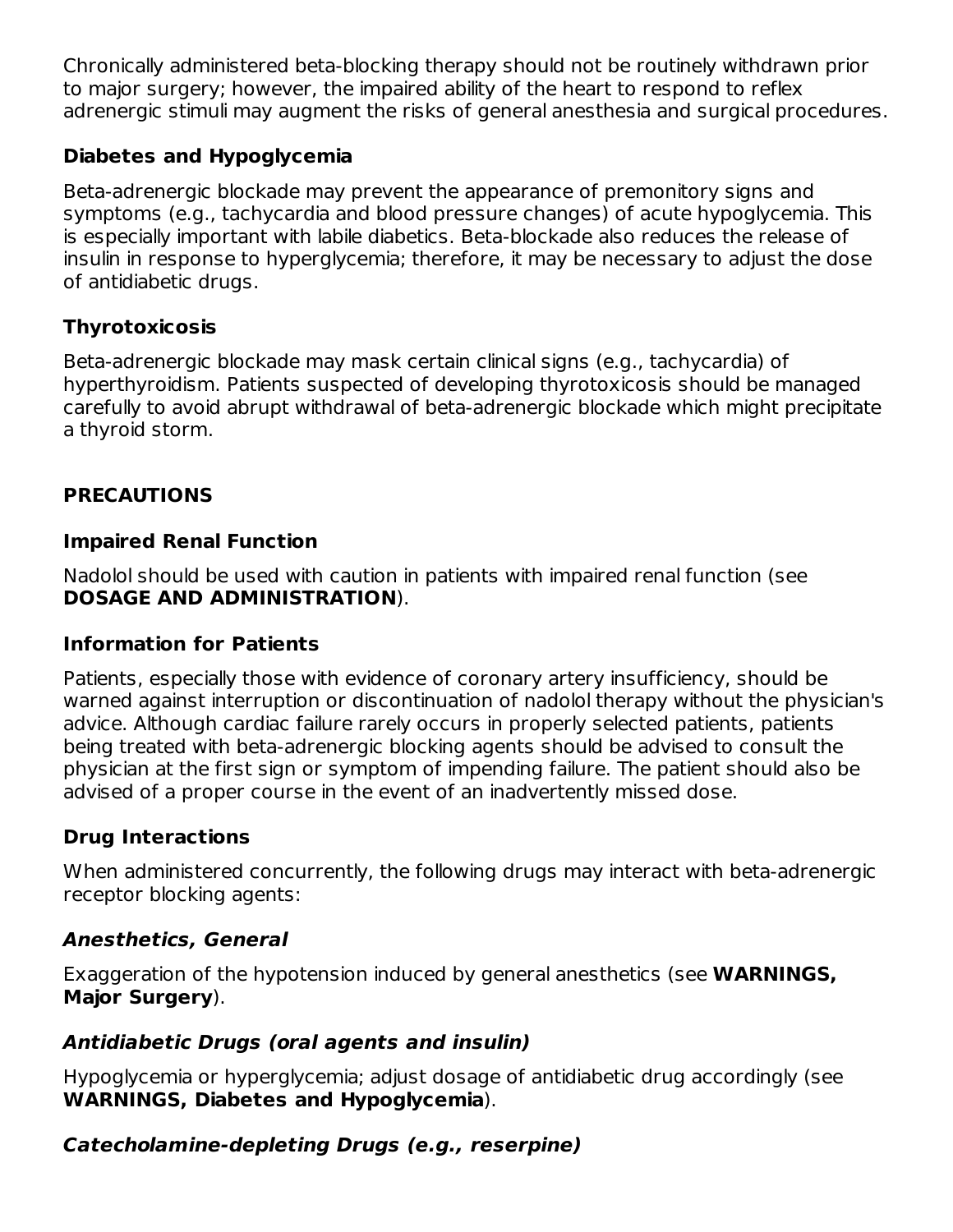Additive effect; monitor closely for evidence of hypotension and/or excessive bradycardia (e.g., vertigo, syncope, postural hypotension).

## **Digitalis Glycosides**

Both digitalis glycosides and beta-blockers slow atrioventricular conduction and decrease heart rate. Concomitant use can increase the risk of bradycardia.

## **Response to Treatment for Anaphylactic Reaction**

While taking beta-blockers, patients with a history of severe anaphylactic reaction to a variety of allergens may be more reactive to repeated challenge, either accidental, diagnostic, or therapeutic. Such patients may be unresponsive to the usual doses of epinephrine used to treat allergic reaction.

## **Carcinogenesis, Mutagenesis, Impairment of Fertility**

In chronic oral toxicologic studies (one to two years) in mice, rats, and dogs, nadolol did not produce any significant toxic effects. In two year oral carcinogenic studies in rats and mice, nadolol did not produce any neoplastic, preneoplastic, or non-neoplastic pathologic lesions. In fertility and general reproductive performance studies in rats, nadolol caused no adverse effects.

# **Pregnancy**

# **Teratogenic Effects**

## Pregnancy Category C

In animal reproduction studies with nadolol, evidence of embryo- and fetotoxicity was found in rabbits, but not in rats or hamsters, at doses 5 to 10 times greater (on a mg/kg basis) than the maximum indicated human dose. No teratogenic potential was observed in any of these species.

There are no adequate and well-controlled studies in pregnant women. Nadolol should be used during pregnancy only if the potential benefit justifies the potential risk to the fetus. Neonates whose mothers are receiving nadolol at parturition have exhibited bradycardia, hypoglycemia, and associated symptoms.

## **Nursing Mothers**

Nadolol is excreted in human milk. Because of the potential for adverse effects in nursing infants, a decision should be made whether to discontinue nursing or to discontinue therapy taking into account the importance of nadolol to the mother.

## **Pediatric Use**

Safety and effectiveness in pediatric patients have not been established.

# **ADVERSE REACTIONS**

Most adverse effects have been mild and transient and have rarely required withdrawal of therapy.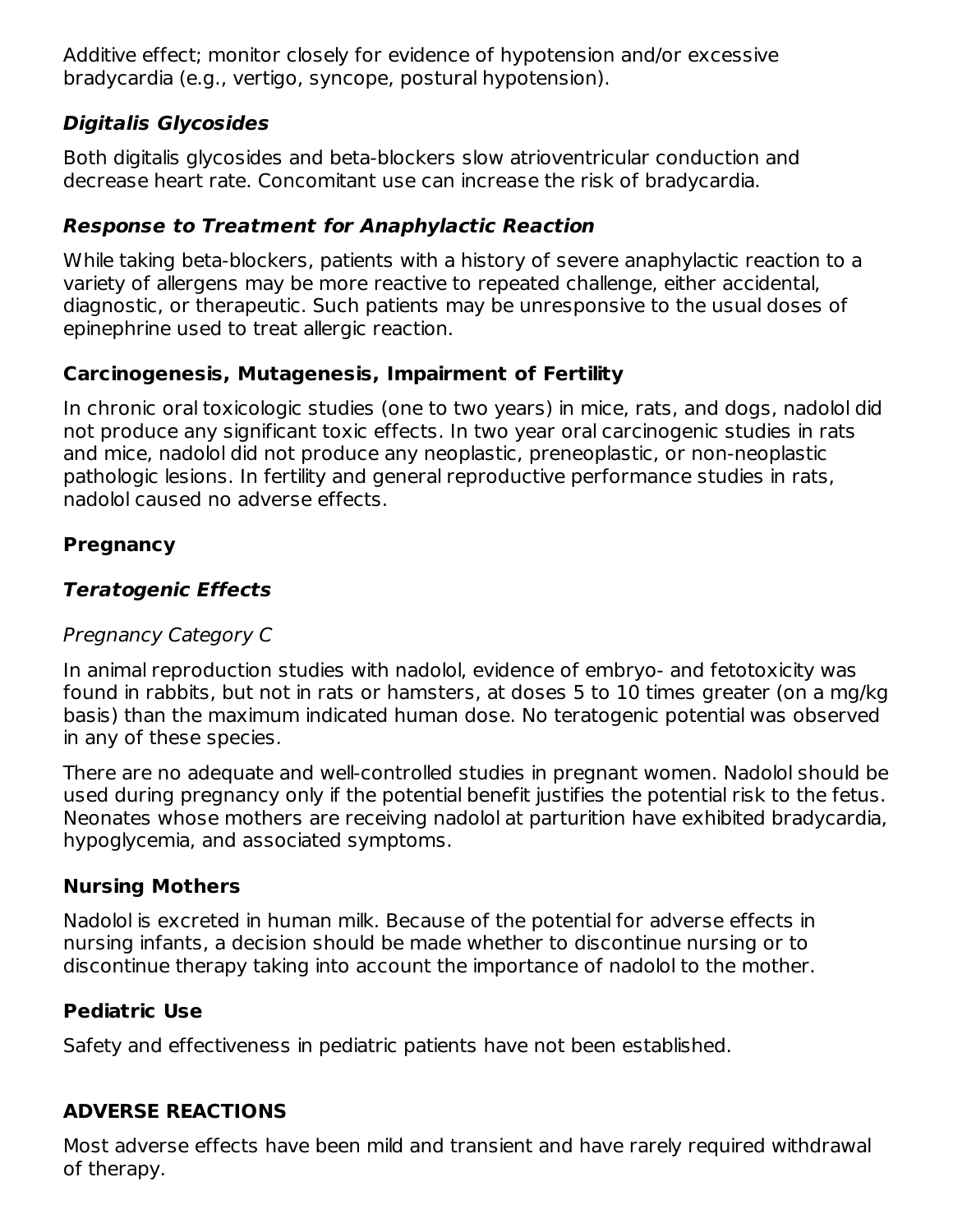## **Cardiovascular**

Bradycardia with heart rates of less than 60 beats per minute occurs commonly, and heart rates below 40 beats per minute and/ or symptomatic bradycardia were seen in about 2 of 100 patients. Symptoms of peripheral vascular insufficiency, usually of the Raynaud type, have occurred in approximately 2 of 100 patients. Cardiac failure, hypotension, and rhythm/conduction disturbances have each occurred in about 1 of 100 patients. Single instances of first degree and third degree heart block have been reported; intensification of AV block is a known effect of beta-blockers (see also **CONTRAINDICATIONS**, **WARNINGS**, and **PRECAUTIONS**).

### **Central Nervous System**

Dizziness or fatigue has been reported in approximately 2 of 100 patients; paresthesias, sedation, and change in behavior have each been reported in approximately 6 of 1000 patients.

### **Respiratory**

Bronchospasm has been reported in approximately 1 of 1000 patients (see **CONTRAINDICATIONS** and **WARNINGS**).

#### **Gastrointestinal**

Nausea, diarrhea, abdominal discomfort, constipation, vomiting, indigestion, anorexia, bloating, and flatulence have been reported in 1 to 5 of 1000 patients.

#### **Miscellaneous**

Each of the following has been reported in 1 to 5 of 1000 patients: rash; pruritus; headache; dry mouth, eyes, or skin; impotence or decreased libido; facial swelling; weight gain; slurred speech; cough; nasal stuffiness; sweating; tinnitus; blurred vision. Reversible alopecia has been reported infrequently.

The following adverse reactions have been reported in patients taking nadolol and/or other beta-adrenergic blocking agents, but no causal relationship to nadolol has been established.

#### **Central Nervous System**

Reversible mental depression progressing to catatonia; visual disturbances; hallucinations; an acute reversible syndrome characterized by disorientation for time and place, short-term memory loss, emotional lability with slightly clouded sensorium, and decreased performance on neuropsychometrics.

#### **Gastrointestinal**

Mesenteric arterial thrombosis; ischemic colitis; elevated liver enzymes.

#### **Hematologic**

Agranulocytosis; thrombocytopenic or nonthrombocytopenic purpura.

## **Allergic**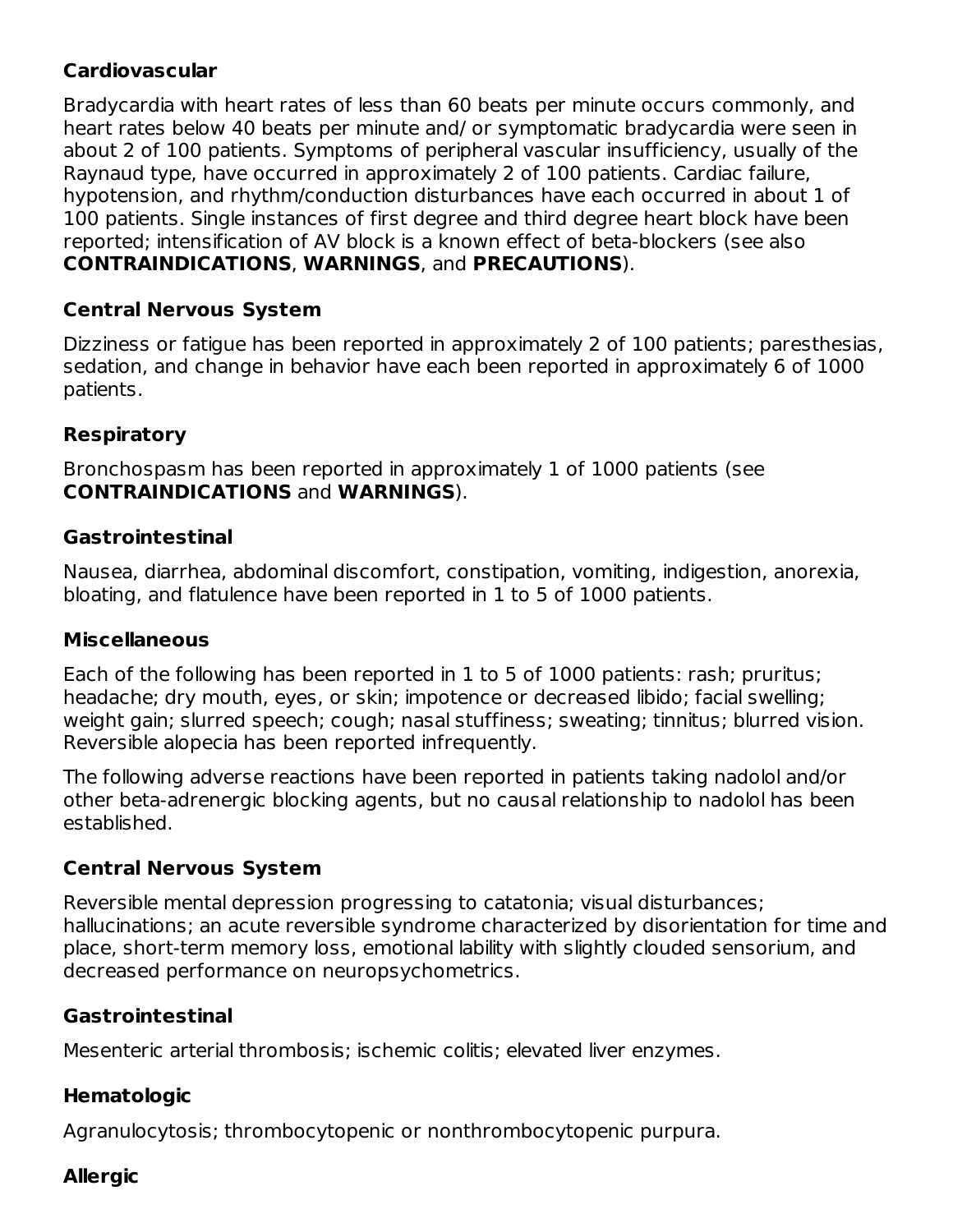Fever combined with aching and sore throat; laryngospasm; respiratory distress.

#### **Miscellaneous**

Pemphigoid rash; hypertensive reaction in patients with pheochromocytoma; sleep disturbances; Peyronie's disease.

The oculomucocutaneous syndrome associated with the beta-blocker practolol has not been reported with nadolol.

#### **OVERDOSAGE**

Nadolol can be removed from the general circulation by hemodialysis.

In addition to gastric lavage, the following measures should be employed, as appropriate. In determining the duration of corrective therapy, note must be taken of the long duration of the effect of nadolol.

#### **Excessive Bradycardia**

Administer atropine (0.25 to 1 mg). If there is no response to vagal blockade, administer isoproterenol cautiously.

#### **Cardiac Failure**

Administer a digitalis glycoside and diuretic. It has been reported that glucagon may also be useful in this situation.

#### **Hypotension**

Administer vasopressors, e.g., epinephrine or levarterenol. (There is evidence that epinephrine may be the drug of choice.)

#### **Bronchospasm**

Administer a beta<sub>2</sub>-stimulating agent and/or a theophylline derivative.

#### **DOSAGE AND ADMINISTRATION**

DOSAGE MUST BE INDIVIDUALIZED. NADOLOL TABLETS MAY BE ADMINISTERED WITHOUT REGARD TO MEALS.

#### **Angina Pectoris**

The usual initial dose is 40 mg nadolol tablets once daily. Dosage may be gradually increased in 40 to 80 mg increments at 3 to 7 day intervals until optimum clinical response is obtained or there is pronounced slowing of the heart rate. The usual maintenance dose is 40 or 80 mg administered once daily. Doses up to 160 or 240 mg administered once daily may be needed.

The usefulness and safety in angina pectoris of dosage exceeding 240 mg per day have not been established. If treatment is to be discontinued, reduce the dosage gradually over a period of one to two weeks (see **WARNINGS**).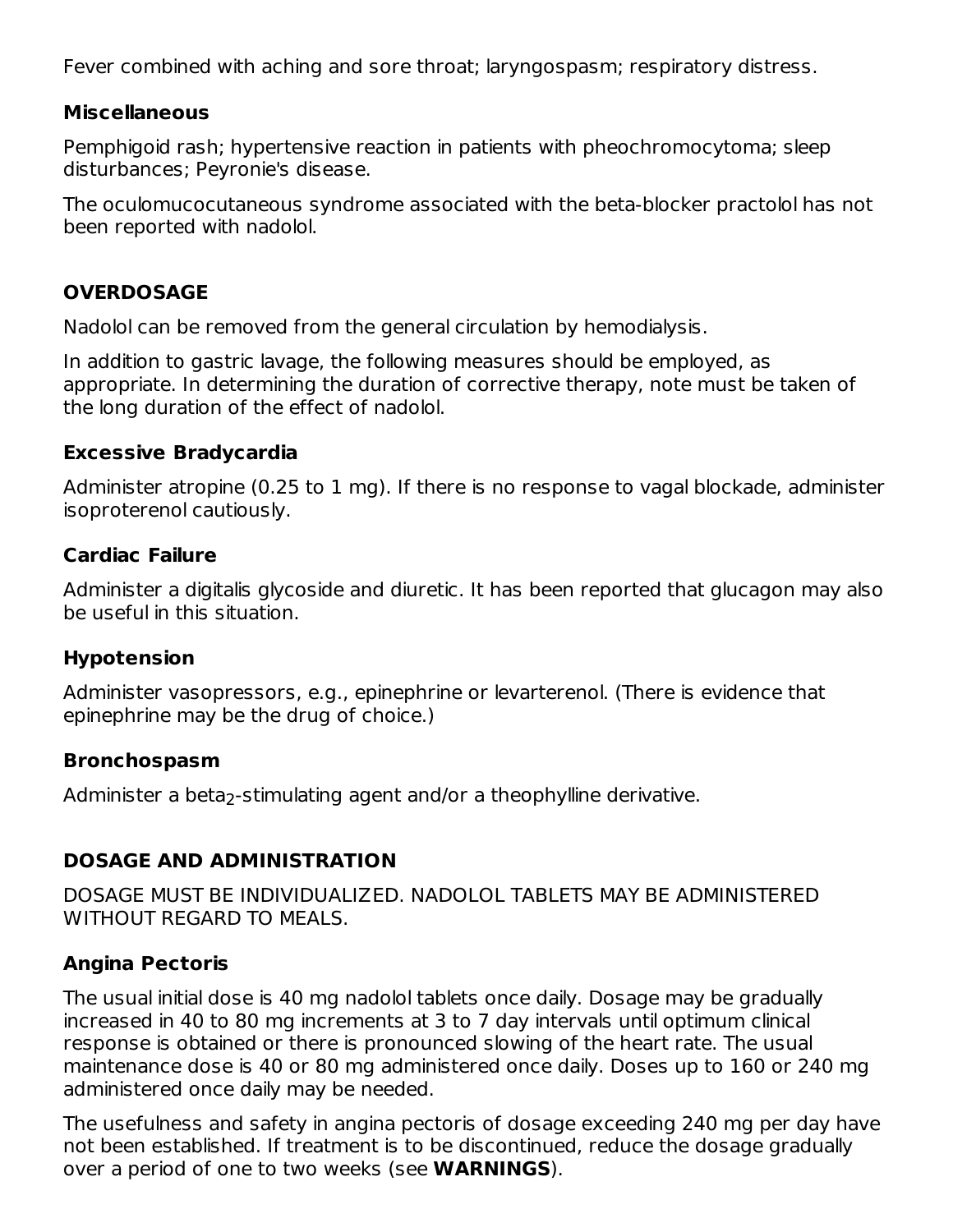## **Hypertension**

The usual initial dose is 40 mg nadolol tablets once daily, whether it is used alone or in addition to diuretic therapy. Dosage may be gradually increased in 40 to 80 mg increments until optimum blood pressure reduction is achieved. The usual maintenance dose is 40 or 80 mg administered once daily. Doses up to 240 or 320 mg administered once daily may be needed.

#### **Dosage Adjustment in Renal Failure**

Absorbed nadolol is excreted principally by the kidneys and, although nonrenal elimination does occur, dosage adjustments are necessary in patients with renal impairment. The following dose intervals are recommended:

| Creatinine ClearanceDosage Interval |          |
|-------------------------------------|----------|
| $(mL/min/1.73m2)$ (hours)           |          |
| > 50                                | 24       |
| 31 to 50                            | 24 to 36 |
| 10 to 30                            | 24 to 48 |
| < 10                                | 40 to 60 |

#### **HOW SUPPLIED**

Nadolol Tablets USP, 20 mg are available as white round tablets debossed "730" on one side with break line and plain on other side, containing 20 mg of nadolol, USP packaged in bottles of 90 tablets (NDC 23155-730-09), 100 tablets (NDC 23155-730-01) and 1000 tablets (NDC 23155-730-10).

Nadolol Tablets USP, 40 mg are available as white round tablets debossed "731" on one side with break line and plain on other side, containing 40 mg of nadolol, USP packaged in bottles of 90 tablets (NDC 23155-731-09), 100 tablets (NDC 23155-731-01) and 1000 tablets (NDC 23155-731-10).

Nadolol Tablets USP, 80 mg are available as white round tablets debossed "732" on one side with break line and plain on other side, containing 80 mg of nadolol, USP packaged in bottles of 90 tablets (NDC 23155-732-09), 100 tablets (NDC 23155-732-01) and 1000 tablets (NDC 23155-732-10).

Store at 20° to 25°C (68° to 77°F) [See USP Controlled Room Temperature].

Dispense in a tight, light-resistant container as defined in the USP, with a child-resistant closure (as required).

KEEP THIS AND ALL MEDICATIONS OUT OF THE REACH OF CHILDREN.

Manufactured by:

#### **RA CHEM PHARMA LIMITED**

Hyderabad - 500 076, INDIA.

Distributed by:

#### **Avet Pharmaceuticals Inc.**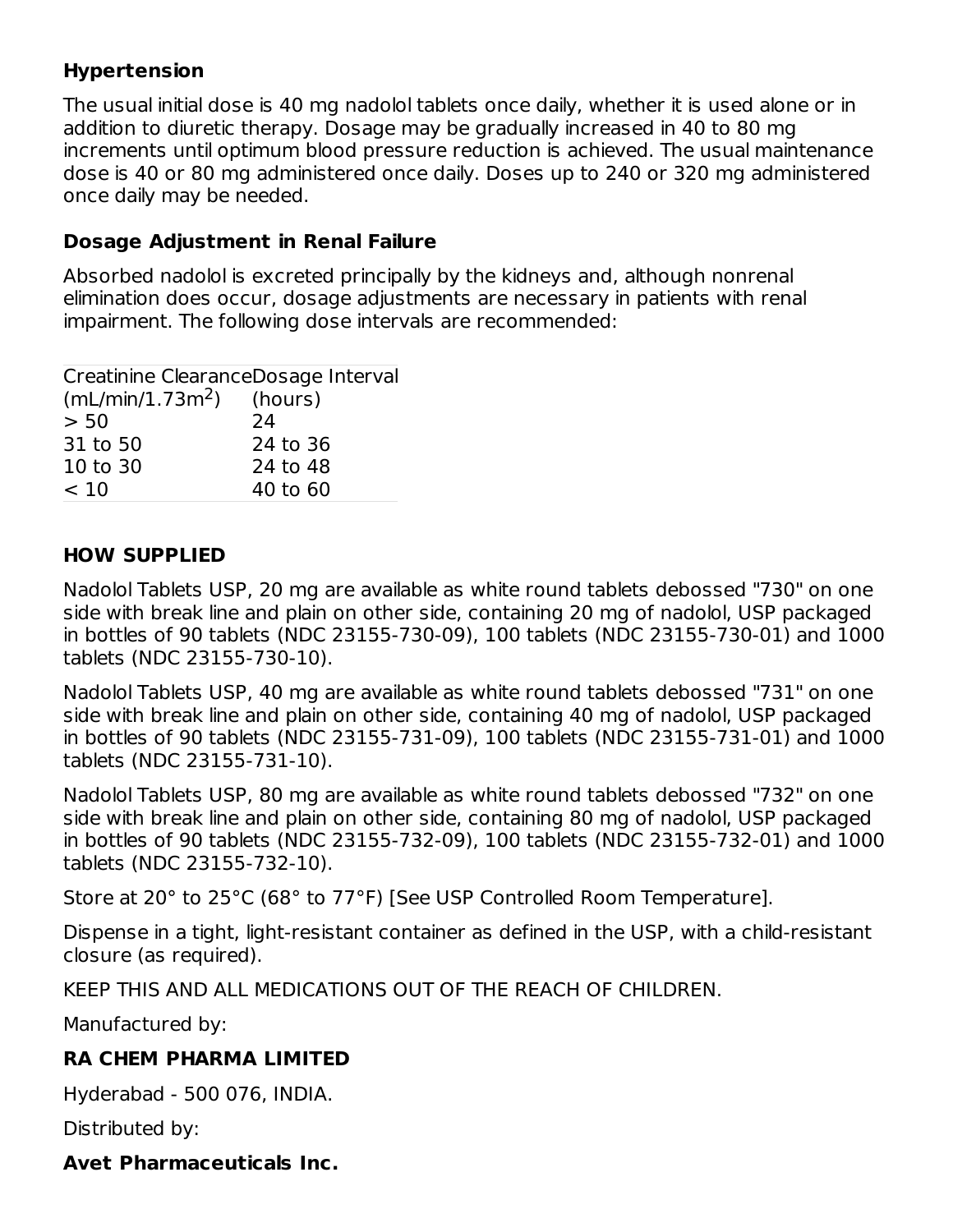East Brunswick, NJ 08816

1.866.901.DRUG (3784)



**Revised: 12/2019**

#### **PACKAGE LABEL.PRINCIPAL DISPLAY PANEL - Nadolol Tablets USP, 20 mg**

**NDC** 23155-**730**-01

**Nadolol Tablets, USP**

**20 mg**

**100 Tablets**

**Rx Only**



**PACKAGE LABEL.PRINCIPAL DISPLAY PANEL - Nadolol Tablets USP, 40 mg NDC** 23155-**731**-01

**Nadolol Tablets, USP**

**40 mg**

**100 Tablets**

**Rx Only**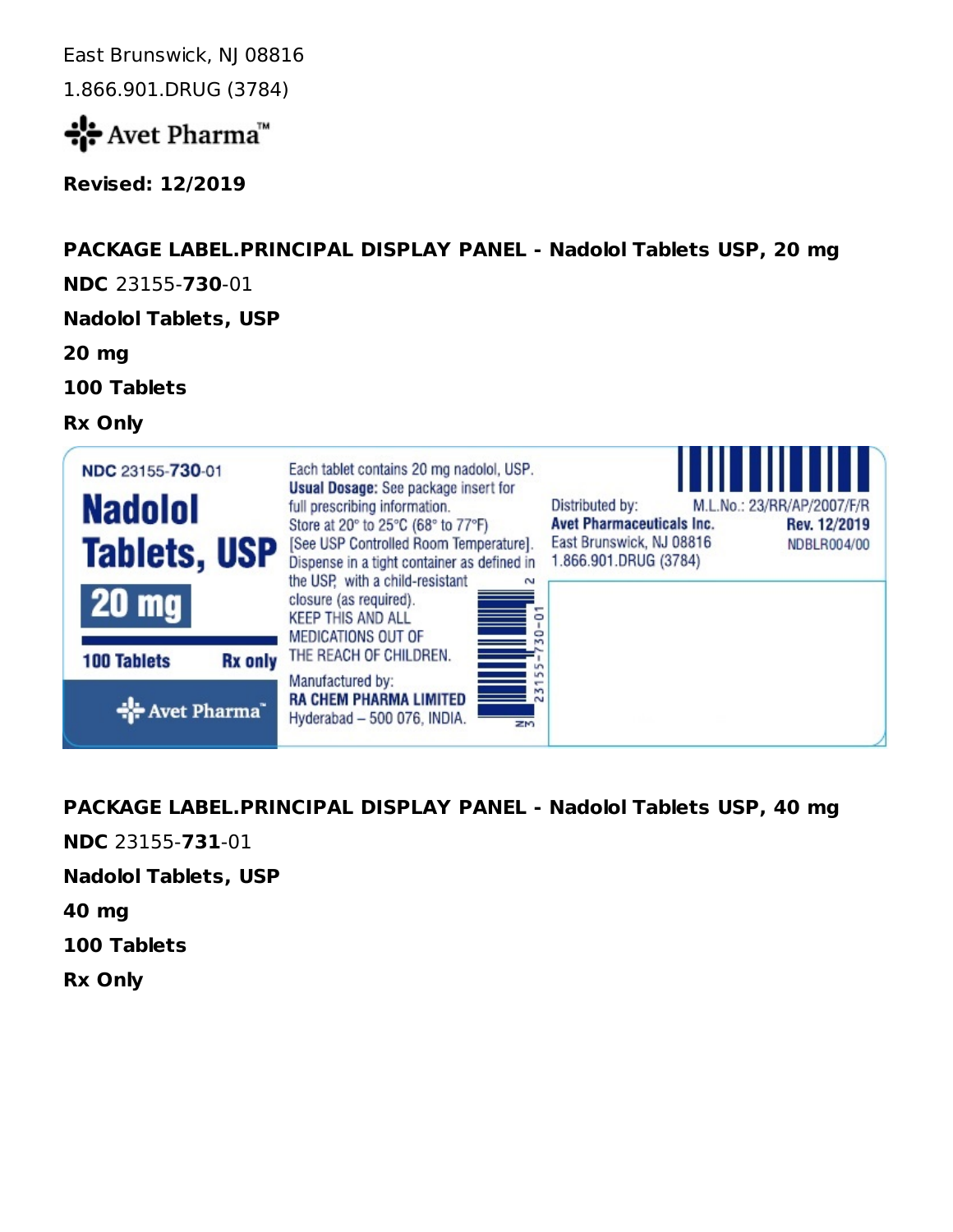| NDC 23155-731-01<br><b>Nadolol</b><br><b>Tablets, USP</b><br><b>40 mg</b> |                | Each tablet contains 40 mg nadolol, USP.<br>Usual Dosage: See package insert for full prescribing information.<br>Store at 20° to 25°C (68° to 77°F) [See USP Controlled Room<br>Temperature].<br>Dispense in a tight container as defined in the USP,<br>with a child-resistant closure (as required).<br>KEEP THIS AND ALL MEDICATIONS OUT<br>OF THE REACH OF CHILDREN.<br>Manufactured by:<br><b>RA CHEM PHARMA LIMITED</b><br>Hyderabad - 500 076, INDIA. |   | M.L.No.: 23/RR/AP/2007/F/R | Rev. 12/2019<br>NDBLR005/00 |
|---------------------------------------------------------------------------|----------------|---------------------------------------------------------------------------------------------------------------------------------------------------------------------------------------------------------------------------------------------------------------------------------------------------------------------------------------------------------------------------------------------------------------------------------------------------------------|---|----------------------------|-----------------------------|
| <b>100 Tablets</b>                                                        | <b>Rx</b> only | Distributed by:<br><b>Avet Pharmaceuticals Inc.</b>                                                                                                                                                                                                                                                                                                                                                                                                           | 章 |                            |                             |
| <b>Avet Pharma</b>                                                        |                | East Brunswick, NJ 08816<br>1.866.901.DRUG (3784)                                                                                                                                                                                                                                                                                                                                                                                                             | М |                            |                             |

### **PACKAGE LABEL.PRINCIPAL DISPLAY PANEL - Nadolol Tablets USP, 80 mg**

**NDC** 23155-**732**-01

**Nadolol Tablets, USP**

**80 mg**

**100 Tablets**

**Rx Only**



| <b>NADOLOL</b>                 |                         |                           |               |
|--------------------------------|-------------------------|---------------------------|---------------|
| nadolol tablet                 |                         |                           |               |
|                                |                         |                           |               |
| <b>Product Information</b>     |                         |                           |               |
| <b>Product Type</b>            | HUMAN PRESCRIPTION DRUG | <b>Item Code (Source)</b> | NDC:23155-730 |
| <b>Route of Administration</b> | ORAL                    |                           |               |
|                                |                         |                           |               |
|                                |                         |                           |               |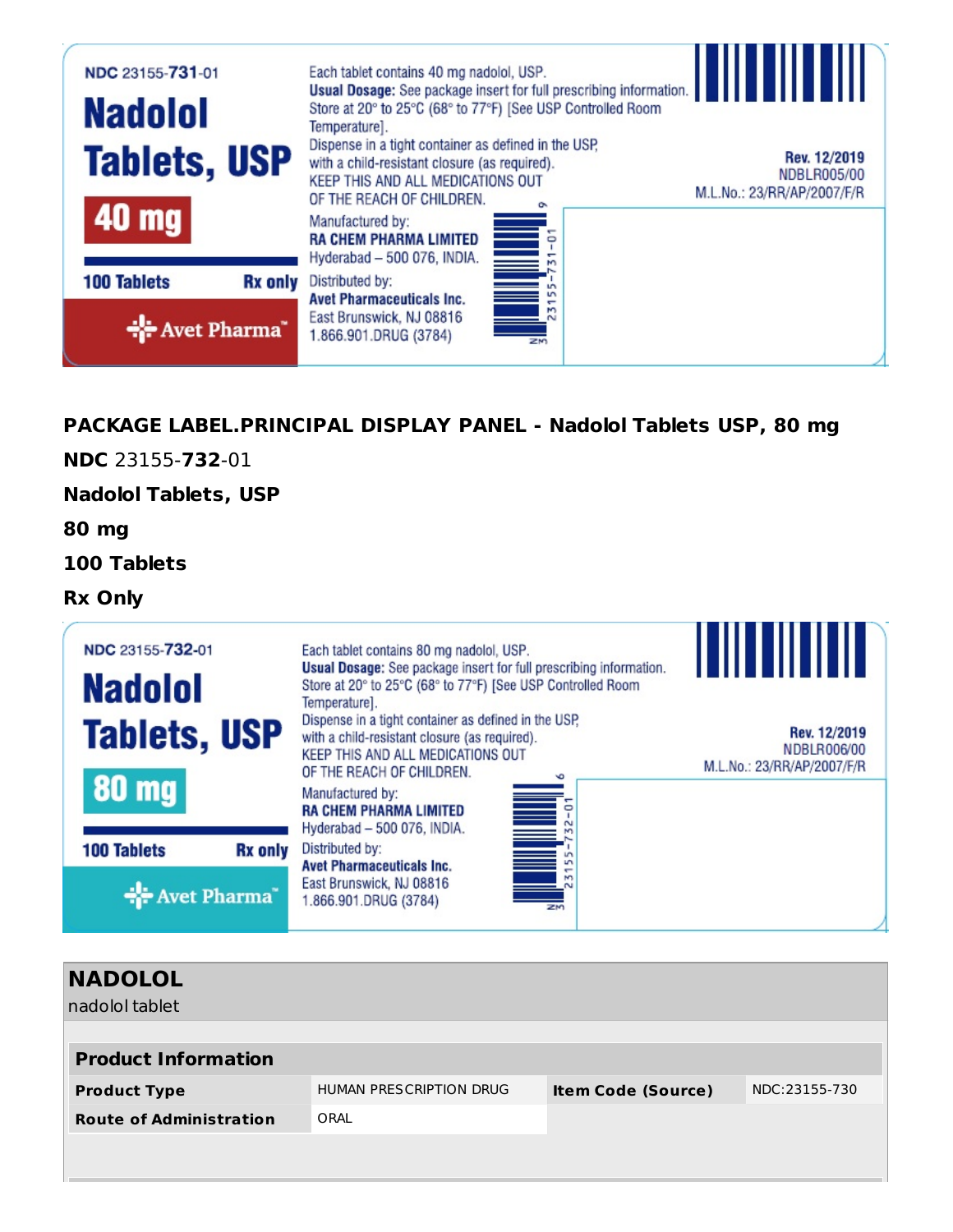|                | <b>Active Ingredient/Active Moiety</b>          |            |                                                           |                     |  |                                       |                 |                                     |
|----------------|-------------------------------------------------|------------|-----------------------------------------------------------|---------------------|--|---------------------------------------|-----------------|-------------------------------------|
|                | <b>Ingredient Name</b>                          |            |                                                           |                     |  | <b>Basis of Strength</b>              |                 | <b>Strength</b>                     |
|                |                                                 |            | NADOLOL (UNII: FEN504330V) (NADOLOL - UNII:FEN504330V)    |                     |  | <b>NADOLOL</b>                        |                 | $20 \text{ mg}$                     |
|                |                                                 |            |                                                           |                     |  |                                       |                 |                                     |
|                | <b>Inactive Ingredients</b>                     |            |                                                           |                     |  |                                       |                 |                                     |
|                |                                                 |            | <b>Ingredient Name</b>                                    |                     |  |                                       |                 | <b>Strength</b>                     |
|                | <b>ANHYDROUS CITRIC ACID (UNII: XF417D3PSL)</b> |            |                                                           |                     |  |                                       |                 |                                     |
|                | POVIDONE K30 (UNII: U725QWY32X)                 |            |                                                           |                     |  |                                       |                 |                                     |
|                | <b>STARCH, CORN (UNII: O8232NY3SJ)</b>          |            |                                                           |                     |  |                                       |                 |                                     |
|                |                                                 |            | MICROCRYSTALLINE CELLULOSE (UNII: OP1R32D61U)             |                     |  |                                       |                 |                                     |
|                | MAGNESIUM STEARATE (UNII: 70097M6I30)           |            |                                                           |                     |  |                                       |                 |                                     |
|                |                                                 |            |                                                           |                     |  |                                       |                 |                                     |
|                | <b>Product Characteristics</b>                  |            |                                                           |                     |  |                                       |                 |                                     |
|                | Color                                           |            | white                                                     | <b>Score</b>        |  |                                       | 2 pieces        |                                     |
|                | <b>Shape</b>                                    |            | <b>ROUND</b>                                              | <b>Size</b>         |  |                                       | 8 <sub>mm</sub> |                                     |
|                | Flavor                                          |            |                                                           | <b>Imprint Code</b> |  |                                       | 730             |                                     |
|                | <b>Contains</b>                                 |            |                                                           |                     |  |                                       |                 |                                     |
|                |                                                 |            |                                                           |                     |  |                                       |                 |                                     |
|                | <b>Packaging</b>                                |            |                                                           |                     |  |                                       |                 |                                     |
| #              | <b>Item Code</b>                                |            | <b>Package Description</b>                                |                     |  | <b>Marketing Start</b><br><b>Date</b> |                 | <b>Marketing End</b><br><b>Date</b> |
| 1              | 01                                              | Product    | NDC:23155-730- 100 in 1 BOTTLE; Type 0: Not a Combination |                     |  | 07/10/2020                            |                 |                                     |
| $\overline{2}$ | NDC:23155-730-<br>09                            | Product    | 90 in 1 BOTTLE; Type 0: Not a Combination                 |                     |  | 02/26/2021                            |                 |                                     |
| 3              | NDC:23155-730-<br>10                            | Product    | 1000 in 1 BOTTLE; Type 0: Not a Combination               |                     |  | 02/26/2021                            |                 |                                     |
|                |                                                 |            |                                                           |                     |  |                                       |                 |                                     |
|                | <b>Marketing Information</b>                    |            |                                                           |                     |  |                                       |                 |                                     |
|                | <b>Marketing</b><br>Category                    |            | <b>Application Number or Monograph</b><br><b>Citation</b> |                     |  | <b>Marketing Start</b><br>Date        |                 | <b>Marketing End</b><br>Date        |
|                | <b>ANDA</b>                                     | ANDA074229 |                                                           |                     |  | 07/10/2020                            |                 |                                     |
|                |                                                 |            |                                                           |                     |  |                                       |                 |                                     |
|                |                                                 |            |                                                           |                     |  |                                       |                 |                                     |
| <b>NADOLOL</b> |                                                 |            |                                                           |                     |  |                                       |                 |                                     |
|                | nadolol tablet                                  |            |                                                           |                     |  |                                       |                 |                                     |
|                |                                                 |            |                                                           |                     |  |                                       |                 |                                     |
|                | <b>Product Information</b>                      |            |                                                           |                     |  |                                       |                 |                                     |
|                | <b>Product Type</b>                             |            | HUMAN PRESCRIPTION DRUG                                   |                     |  | <b>Item Code (Source)</b>             |                 | NDC:23155-731                       |
|                | <b>Route of Administration</b>                  |            | ORAL                                                      |                     |  |                                       |                 |                                     |
|                |                                                 |            |                                                           |                     |  |                                       |                 |                                     |

| <b>Active Ingredient/Active Moiety</b> |                          |                 |  |  |  |  |
|----------------------------------------|--------------------------|-----------------|--|--|--|--|
| <b>Ingredient Name</b>                 | <b>Basis of Strength</b> | <b>Strength</b> |  |  |  |  |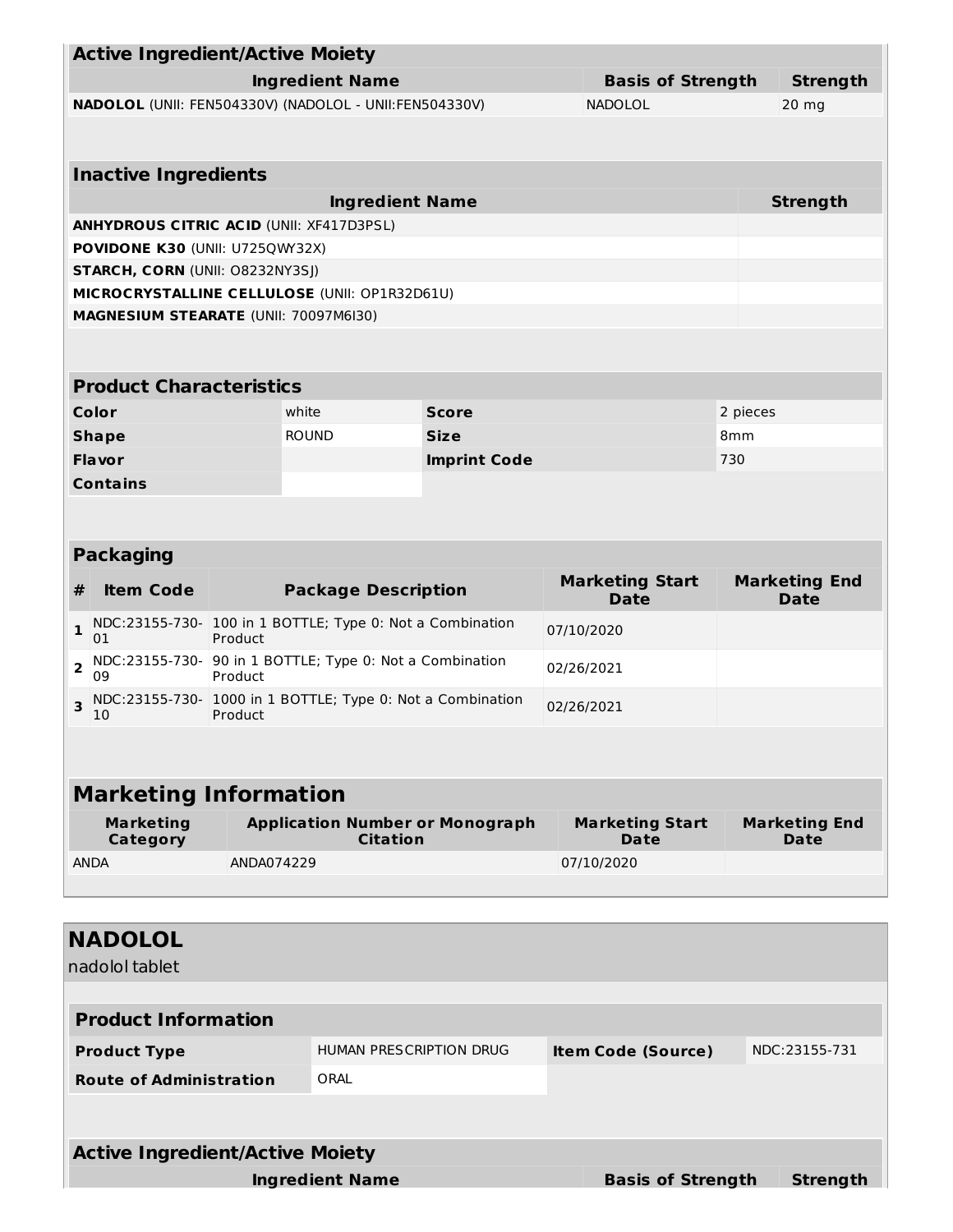|  | <b>NADOLOL</b> (UNII: FEN504330V) (NADOLOL - UNII:FEN504330V) | NADOLOL | 40 ma |
|--|---------------------------------------------------------------|---------|-------|
|--|---------------------------------------------------------------|---------|-------|

**Ingredient Name Basis of Strength Strength**

| <b>Inactive Ingredients</b>                     |                 |                     |                  |  |  |  |  |  |
|-------------------------------------------------|-----------------|---------------------|------------------|--|--|--|--|--|
|                                                 | <b>Strength</b> |                     |                  |  |  |  |  |  |
| <b>ANHYDROUS CITRIC ACID (UNII: XF417D3PSL)</b> |                 |                     |                  |  |  |  |  |  |
| <b>POVIDONE K30 (UNII: U725QWY32X)</b>          |                 |                     |                  |  |  |  |  |  |
| <b>STARCH, CORN (UNII: O8232NY3SJ)</b>          |                 |                     |                  |  |  |  |  |  |
| MICROCRYSTALLINE CELLULOSE (UNII: OP1R32D61U)   |                 |                     |                  |  |  |  |  |  |
| <b>MAGNESIUM STEARATE (UNII: 70097M6I30)</b>    |                 |                     |                  |  |  |  |  |  |
|                                                 |                 |                     |                  |  |  |  |  |  |
|                                                 |                 |                     |                  |  |  |  |  |  |
| <b>Product Characteristics</b>                  |                 |                     |                  |  |  |  |  |  |
| Color                                           | white           | <b>Score</b>        | 2 pieces         |  |  |  |  |  |
| <b>Shape</b>                                    | <b>ROUND</b>    | <b>Size</b>         | 10 <sub>mm</sub> |  |  |  |  |  |
| <b>Flavor</b>                                   |                 | <b>Imprint Code</b> | 731              |  |  |  |  |  |
| <b>Contains</b>                                 |                 |                     |                  |  |  |  |  |  |
|                                                 |                 |                     |                  |  |  |  |  |  |

## **Packaging**

| # | <b>Item Code</b> | <b>Package Description</b>                                              | <b>Marketing Start</b><br>Date | <b>Marketing End</b><br>Date |
|---|------------------|-------------------------------------------------------------------------|--------------------------------|------------------------------|
|   | 01               | 1 NDC:23155-731- 100 in 1 BOTTLE; Type 0: Not a Combination<br>Product  | 07/10/2020                     |                              |
|   | 09               | $2$ NDC:23155-731- 90 in 1 BOTTLE; Type 0: Not a Combination<br>Product | 02/26/2021                     |                              |
|   | 10               | 3 NDC:23155-731- 1000 in 1 BOTTLE; Type 0: Not a Combination<br>Product | 02/26/2021                     |                              |

# **Marketing Information**

| Marketing   | <b>Application Number or Monograph</b> | <b>Marketing Start</b> | <b>Marketing End</b> |
|-------------|----------------------------------------|------------------------|----------------------|
| Category    | Citation                               | Date                   | Date                 |
| <b>ANDA</b> | ANDA074229                             | 07/10/2020             |                      |

| <b>NADOLOL</b><br>nadolol tablet                              |                           |                          |                 |  |  |  |  |
|---------------------------------------------------------------|---------------------------|--------------------------|-----------------|--|--|--|--|
| <b>Product Information</b>                                    |                           |                          |                 |  |  |  |  |
| <b>Product Type</b>                                           | <b>Item Code (Source)</b> | NDC:23155-732            |                 |  |  |  |  |
| <b>Route of Administration</b><br>ORAL                        |                           |                          |                 |  |  |  |  |
|                                                               |                           |                          |                 |  |  |  |  |
| <b>Active Ingredient/Active Moiety</b>                        |                           |                          |                 |  |  |  |  |
|                                                               | <b>Ingredient Name</b>    | <b>Basis of Strength</b> | <b>Strength</b> |  |  |  |  |
| <b>NADOLOL</b> (UNII: FEN504330V) (NADOLOL - UNII:FEN504330V) | <b>NADOLOL</b>            | 80 mg                    |                 |  |  |  |  |